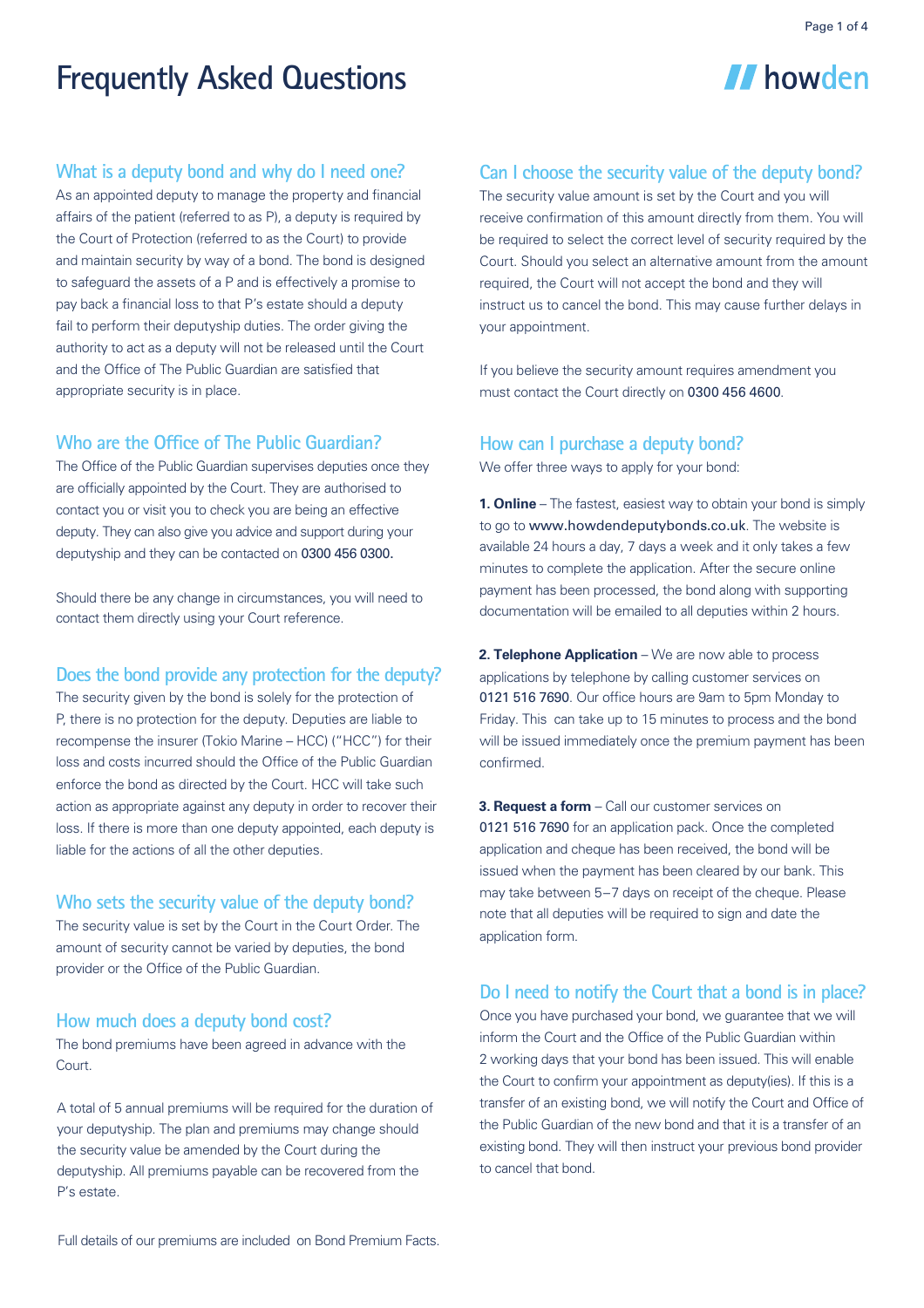#### **Can I transfer my existing bond to you?**

Yes, if you have an existing bond that is due for its anniversary within the next 30 days, you can use our online portal to transfer the existing bond to us, or complete an application by telephone or request a form. You will be required to provide the existing bond insurer name, reference number and anniversary/payment date. We will notify the Court and Office of the Public Guardian of the new bond and that it is a transfer of an existing bond to ourselves. They will then instruct your previous bond provider to cancel that bond.

#### **How long does the deputy bond last?**

Under Court orders, the bond must remain in force at the correct level of security for all deputies for the duration of the deputyship. You will be required to ensure that all premiums are paid in accordance with the bond terms and conditions.

# **What do I do if another person has been appointed as deputy and needs to be added to the bond?**

You will be required to provide us with a copy of the latest order issued by the Court appointing the new deputy by either email or post along with the additional deputy contact details.

The new deputy will be subject to a 'General Financial Soundness'\* check which is required by the Court for all deputies. Our Customer Services team will endeavour to contact the additional deputy within 2 working days by email or telephone to seek authorisation to undertake this search.

#### *\*General Financial Soundness Check:*

*The general financial soundness check consists of a search of public data records for all deputies in respect of County Court judgments, bankruptcy, debt relief orders or whether any individual voluntary arrangements have been entered into.* Howden Insurance Brokers Limited *will undertake the search using the services of* 5SBOT6OJPO*and in doing so a record of the search being made will be recorded against your public data credit file. This will not affect your credit history.*

For further information on how TransUnion use and share personal data please visit: https://www.transunion.co.uk/legal-information/bureauprivacy-notice

Howden Insurance Brokers Limited *may share results of the search with the Court of Protection, Office of the Public Guardian and the scheme insurer (HCC) who may each retain the information.* 

# **Why have I been referred during a general financial soundness check?**

There are a number of reasons why your application may have been referred, including situations where we were unable to adequately identify one or more of the deputies.

Your application will be reviewed by our Customer Services team and we will endeavour to contact you within 2 working days by either email or telephone.

# **Can I cancel the bond?**

Only the Court has the authority to cancel the bond by way of order. Should the bond be cancelled by the Court, there is no refund of premium in the event of early termination or replacement of the bond as the insurance company (HCC) may still be at risk for any potential claims.

# **When will Howden contact me about my future anniversary payments?**

As long as the bond remains in force, we will contact deputy 1 (primary point of contact and correspondence) 21 days prior to the anniversary of the date you were appointed by the Court, not the date you purchased the bond, to confirm premium due.

Please ensure that our email address customerservices  $@$ howdendeputybonds.co.uk will not be blocked by any spam or firewall filters you may have in operation.

Should your contact details change, please contact our customer helpline as soon as convenient and we will amend our records accordingly.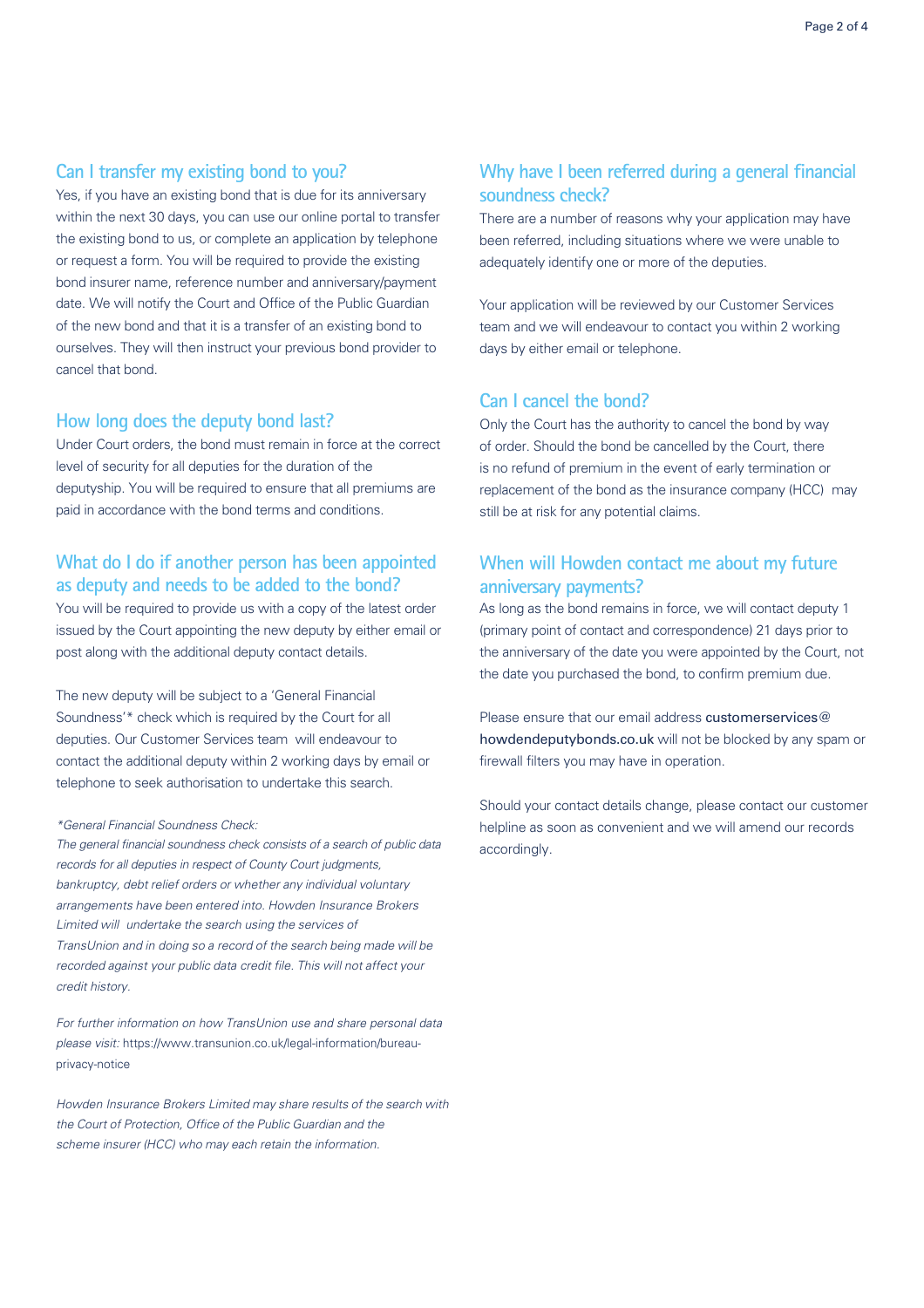# **What happens if the Court increases/reduces the level of security?**

The amount of security is set by the Court in the Court Order and only the Court has the right to increase or decrease the security amount. The bond will be automatically amended by the Court if a Court Order is issued changing the security amount. You will receive notification of any security change by letter directly from the Court and any amended bond document from us. Any increase in security will incur an additional premium payable from either the next anniversary date for bonds payable over 5 years or immediately for single payment bonds with the exception of £21,000 bonds for 'life'. Full details are included in our Bond Premium Facts.

# **What happens when I have a £21,000 bond for Life and the Court has ordered an increase or a reduction in in the level of security?**

You will be required to purchase a new bond at the revised security value required by the Court.

When you have arranged your new bond, your £21,000 bond for Life will be released from its liabilities.

Please note there is no refund of premium in the event of early termination or replacement of the bond.

# **What happens if I made a mistake on the bond amount?**

If you made a mistake on the bond amount ordered by the Court the estate will be liable for any increase in premium during the policy year. Setting an incorrect bond value may delay your confirmation as a deputy by the Court, we recommend contacting our customer service team to arrange payment of any additional premiums.

## **What happens if P dies? Do I get a refund?**

Should the patient (P) sadly pass away, you must at first contact the Office of the Public Guardian directly quoting your Court reference. To avoid any unnecessary correspondence being sent to you, we would ask that you provide us with a copy of a death certificate by either email to

customerservices@howdendeputybonds.co.uk

or by post. Please quote your bond reference number and the Court reference on all correspondence. We will then forward this document by secure email to the Office of the Public Guardian for their records and keep a copy stored securely on our records. We will also arrange with the Office of the Public Guardian to discharge your Bond in line with the events and timescales shown under section 2 of the Bond.

There is no refund of premium in the event of early termination of the bond as the insurance company (HCC) may still be at risk of any potential claims. However there are no further premium payments due. Please note that if there are any overdue anniversary premiums that have not been paid, you will be required to settle these immediately from P's estate.

#### **What happens if a deputy dies?**

Should we receive notification that a deputy has sadly passed away, the Office of the Public Guardian must be advised directly using the Court reference. To avoid any unnecessary correspondence being sent to the deceased deputy, we would ask that a copy of a death certificate be sent to us by either email at customerservices@howdendeputybonds.co.uk or by post\*. Please quote the bond reference number and the Court reference on all correspondence. We will then forward this document by secure email to the Office of the Public Guardian for their records and a keep a copy stored securely on our records.

We will also arrange with the Office of the Public Guardian to discharge the Bond in line with the events and timescales shown under section 2 on the Bond. If the deputyship is 'joint' or 'joint and several', we will arrange for a replacement bond to be issued. If the original bond was issued for more than one deputy, the death of one deputy incurs no extra charge and the new bond will be issued in the name(s) of the remaining deputy(ies).

Please note that if there are any overdue anniversary premiums that have not been paid, arrangements will need to made to settle these immediately from P's estate.

# **I have been discharged as a deputy – what happens now?**

If you have been discharged as a deputy, please provide us with a copy of the Order issued by the Court. We then arrange to discharge the Bond in line with the events and timescales shown under section 2 on the Bond.

If the deputyship is 'joint' or 'joint and several', we will arrange for a replacement bond to be issued. We will arrange to contact the remaining deputy(ies) by email or telephone. If the original bond was issued for more than one deputy, the discharge of one deputy incurs no extra charge and the new bond will be issued in the name(s) of the remaining deputy(ies).

Please note that if there are any overdue anniversary premiums that have not been paid, arrangements will need to be made to settle these immediately from P's estate.